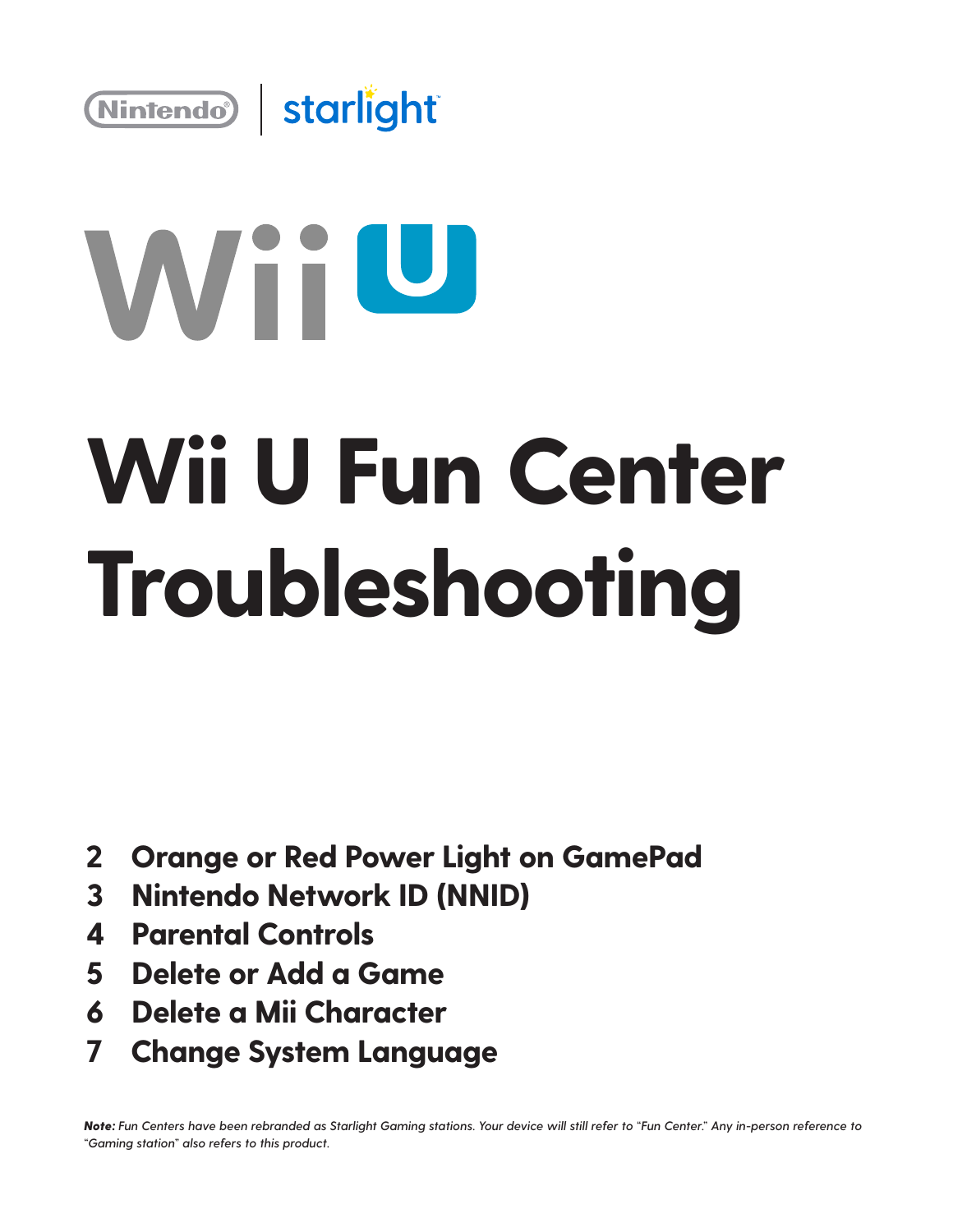### **Orange or Red Power Light on GamePad**

The GamePad is powered via its tether cable, through the controller hub, the controller PCB and its AC adapter; it does not have a battery. When functioning properly, the battery light on the GamePad will turn blue when initially powered on, and then the light will turn off.

If a GamePad displays an orange or red battery light, this may seem like the battery needs to be recharged. Since the GamePad does not have a battery, this is actually an indication that the circuit board governing its power is not sending appropriate power to the GamePad.

### **Orange Battery Light:**

If the GamePad Battery light is orange, the GamePad will still be functional and will not affect general play.

#### **Red Battery Light:**

If the GamePad Battery light is red, or even flashing red, the user will likely receive a message on the GamePad or TV screen asking to plug the GamePad into power.

Both of these scenarios will require replacing the circuit board to resolve the issue.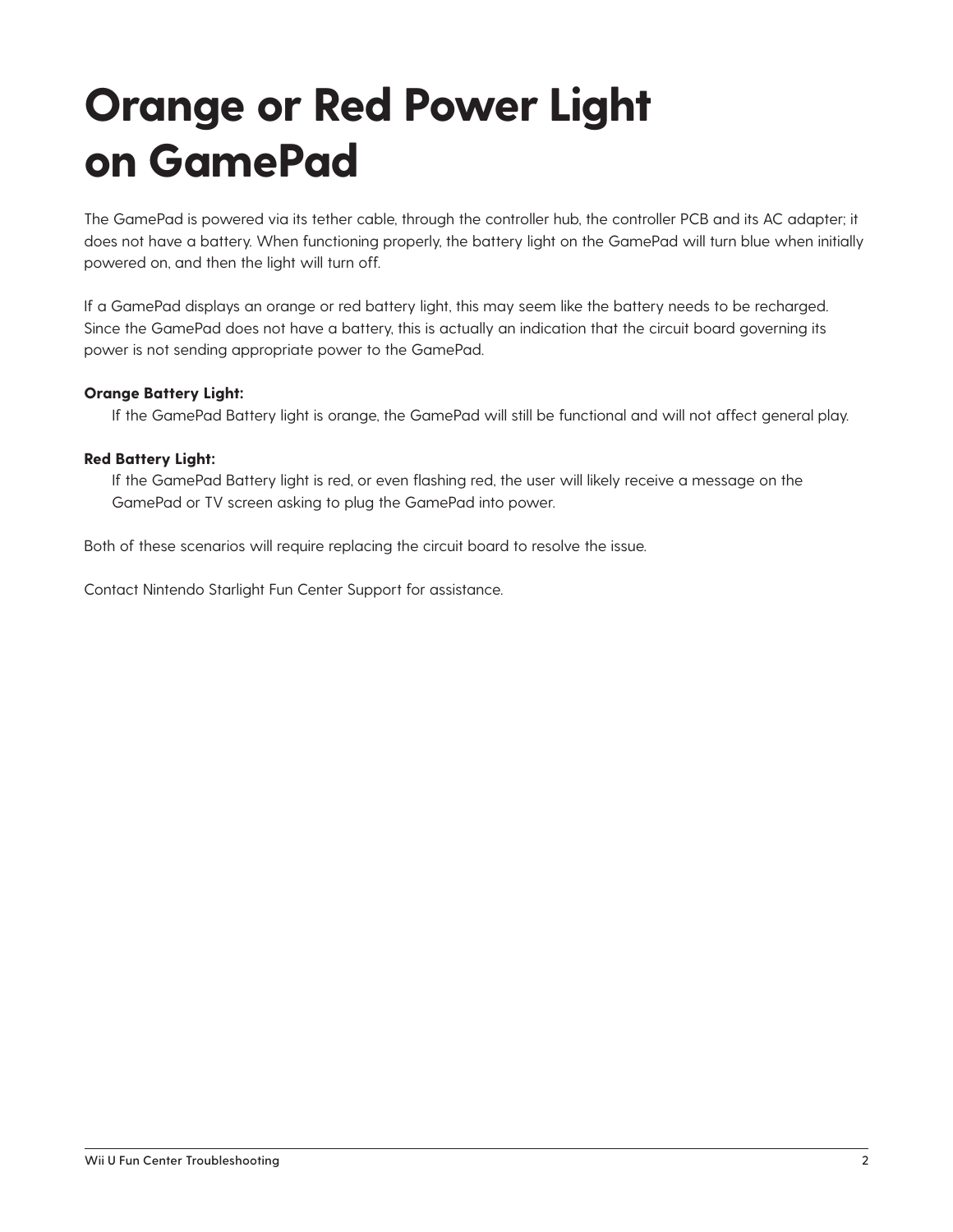## **Nintendo Network ID (NNID)**

The Wii U console in your Fun Center unit is set up with a Nintendo Network ID (NNID). All of the games currently on your console are registered to this NNID. The NNID is protected by a password.

The password is being provided in the event that the NNID is not set as the default account or the password is no longer saved.

Nintendo strongly recommends that you do not provide this password to Fun Center unit users. If a user obtains this password, they could inadvertently make changes to the NNID account, which will render the Fun Center unit unable to operate as intended.

NNID Password: "funcenter14"

#### **To save the password and set the profile as default, do the following:**

- 1. From the User Selection screen, tap the Mii Character to select the user to proceed to the Wii U Menu.
- 2. If prompted for a password: Enter "funcenter14". Tap the check box next to Save Password. Tap OK to accept the password. Then tap OK again to proceed to the Wii U Menu
- 3. From the Wii U Menu, tap the Mii Character in the upper left corner to access User Settings.
	- Save Password? = Yes
	- Make this the default user? = Yes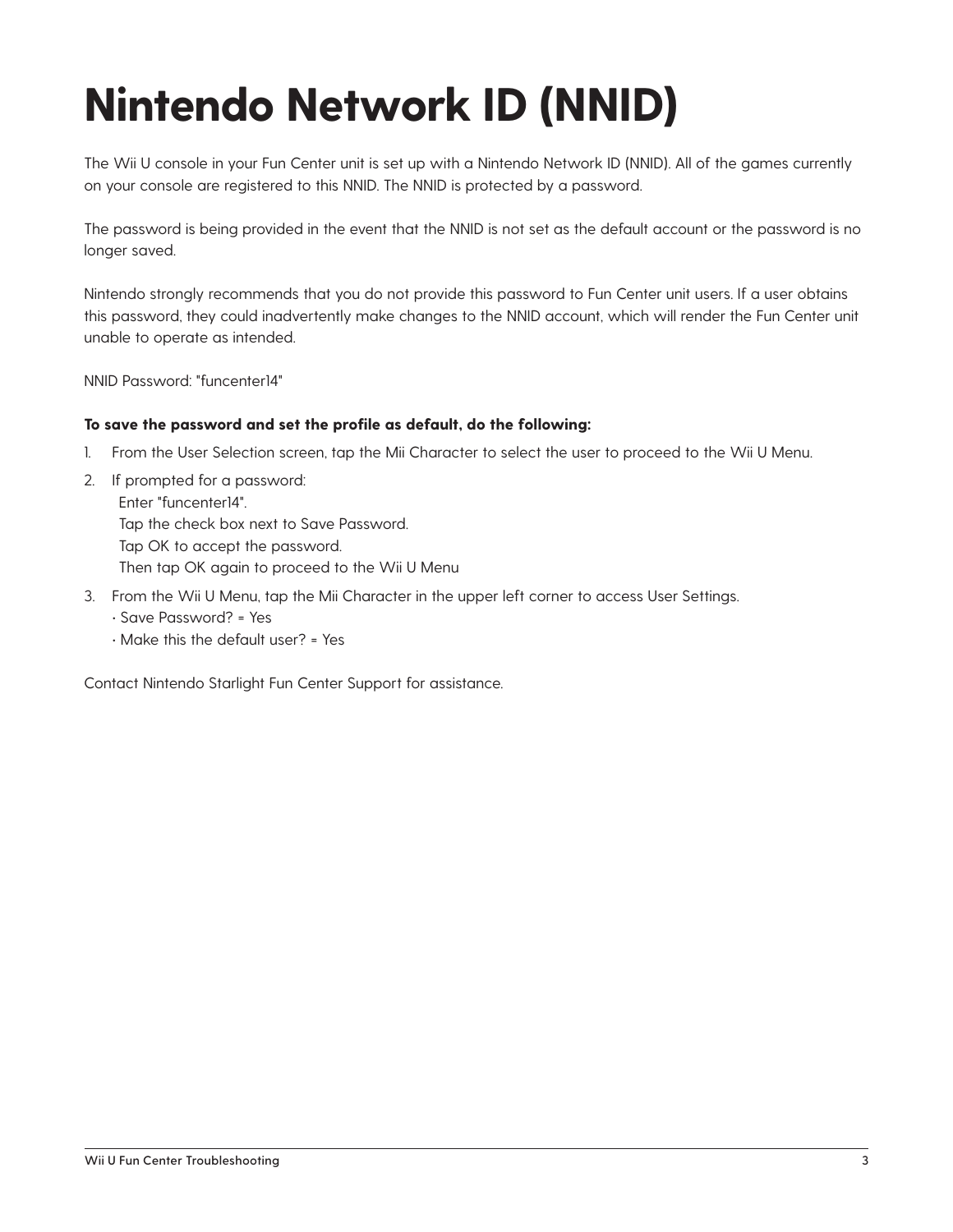### **Parental Controls**

Parental Controls settings are in place to prevent users from altering data on the console or accessing inappropriate content. These settings restrict the following:

- Purchasing games from Nintendo eShop
- Accessing the Internet
- Playing inappropriate games
- Deleting data
- Interacting with other gamers online
- Changing user settings

Nintendo strongly recommends that access to Parental Controls be restricted to healthcare facility personnel only. The PIN code is being provided so your facility can purchase new games from Nintendo eShop as well as manage data and System Settings.

Parental Control PIN: 1114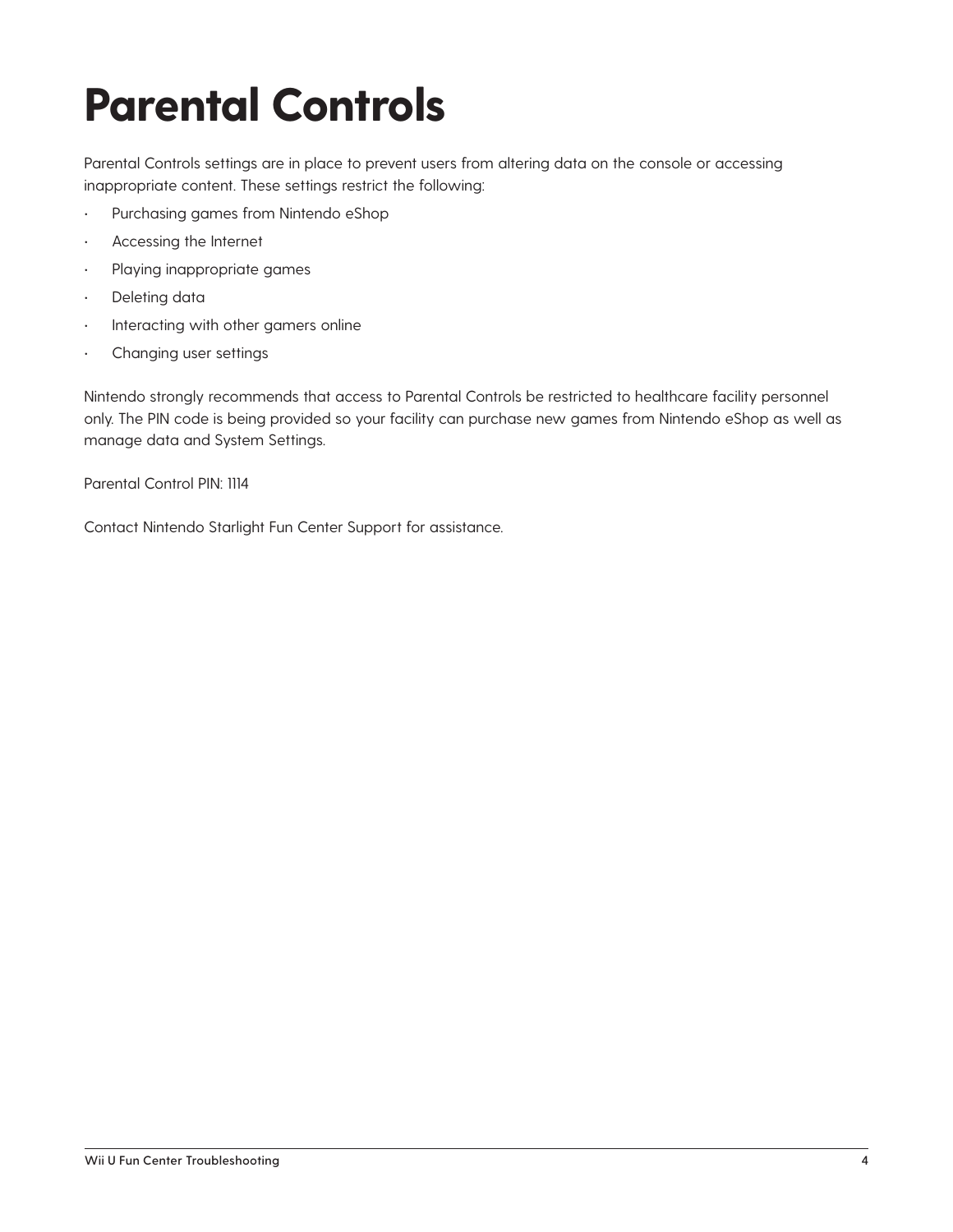### **Delete or Add a Game**

If there is a game you no longer want available on the Fun Center, there is a process to delete the game. The game license is still registered to your console, so it can always be downloaded again for free.

#### **Delete a game**

- 1. From the **Wii U Menu,** double-tap the **Misc** folder to open it. • By default it is on the right-most page of tiles, though a user may have moved it.
- 2. Double tap the **System Settings** tile (wrench icon).
- 3. Tap the second, light blue option at the bottom of the screen to access **Data Management.**
- 4. You will be prompted to enter the Parental Control PIN, tap **OK.**
- 5. Enter the PIN, and then tap **OK.**
- 6. Tap **Copy/Move/Delete Data.**
- 7. Tap **USB Storage Device 1.**
- 8. Tap **Select Items** in the upper left corner of the screen.
- 9. Scroll through the game list until you find the game you would like to delete, then tap the game to select it.
- 10. Tap **Delete** in the upper right corner of the screen.
- 11. Tap **Delete** again to confirm. Once Deleted, tap **OK.**

#### **Add a game you already own**

**Note:** You will need to be connected to the Internet, see section 2.6 in the Fun Center Operation Manual.

- 1. From the Wii U Menu, double-tap the orange shopping bag at the bottom of the touch screen to open the **Nintendo eShop.**
- 2. Tap **My Menu.**
- 3. Scroll down and tap **Your Downloads.**
- 4. Tap **Downloaded Software.**
- 5. Scroll through the game list to find the title you want to download. If the game is not installed already, there will be a download option next to the title.
- 6. Tap **Download,** and follow the prompts to begin the download.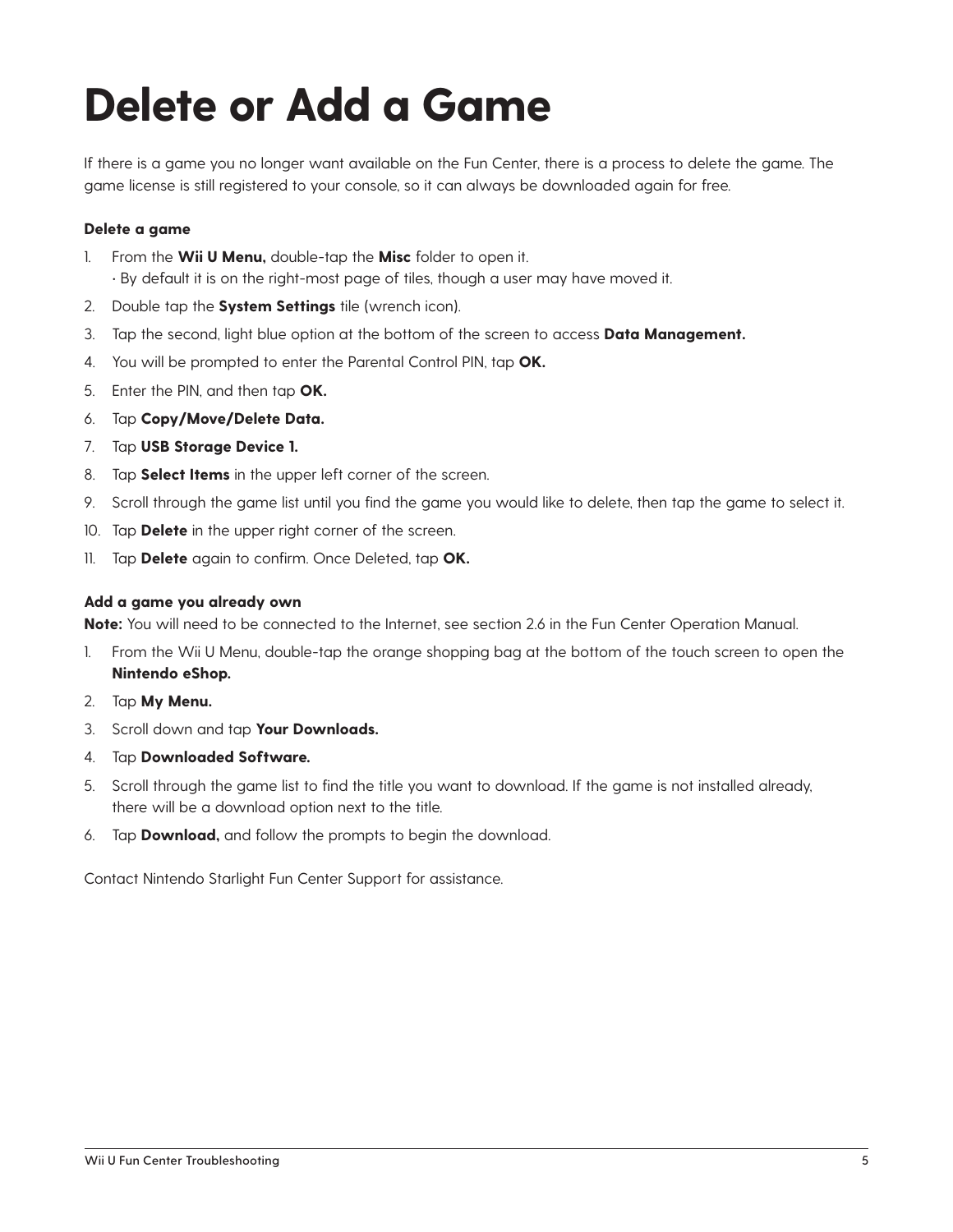# **Delete a Mii Character**

We hid Mii Maker in the Misc folder to keep it out of view for the typical user. It allows the user to create a Mii Character and give it any name; sometimes a mischievous child might name it something inappropriate. This may create a poor experience for another user, so it is best to delete these characters when you find them.

### **How to Delete a Mii Character:**

- 1. From the **Wii U Menu,** double-tap the Misc folder to open it.
- 2. By default it is on the right-most page of tiles, though a user may have moved it.
- 3. Double-tap the **Mii Maker** Icon and then tap **Select Mii.**





- 4. Tap the Mii Character you want to delete and then tap **Erase.**
- 5. Tap **Erase** again to confirm that you want to delete the character.
- 6. Repeat steps 3 and 4 for each Mii Character you would like to delete.

Note: The Mii Character "Starry" was created by Nintendo to link to the User Profile. There must always be a Mii Character assigned to the User Profile, so you will not be able to delete all Mii Characters.